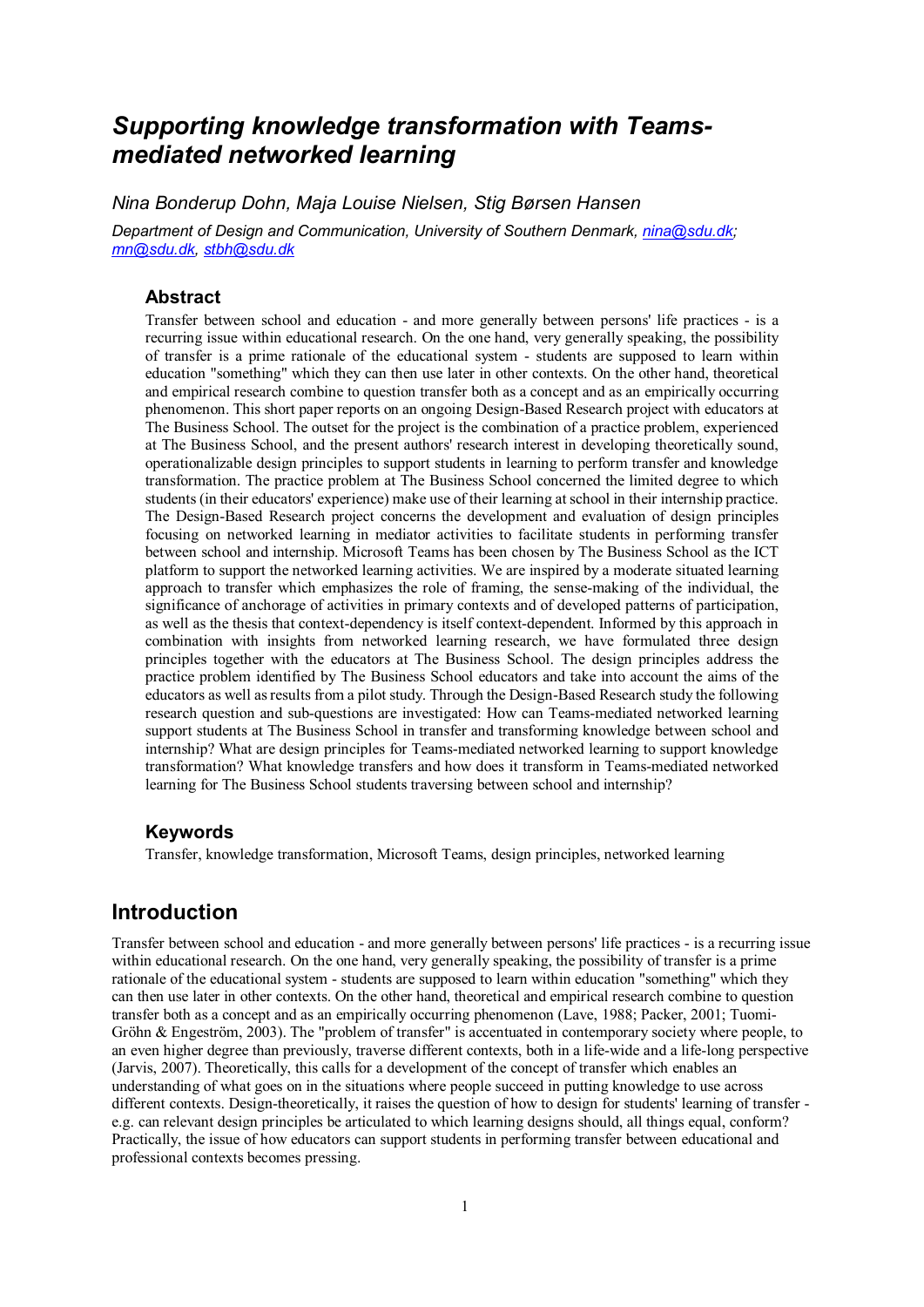This short paper reports on an ongoing Design-Based Research project with teachers and educational developers (henceforth both termed educators) at The Business School (anonymized name). The outset for the project is the combination of a practice problem, experienced at The Business School, and the present authors' research interest in developing theoretically sound, operationalizable design principles to support students in learning to perform transfer and knowledge transformation. The practice problem at The Business School concerned the limited degree to which students (in their educators' experience) make use of their learning at school in their internship practice. Previous research indicates that networked learning focusing on utilizing ICT in mediator activities between primary contexts is a way to support students in establishing connections between contexts, and, in particular, in resituating insights across them (Dohn, 2014; Smith, 2012). Accordingly, the Design-Based Research project concerns the development and evaluation of design principles focusing on networked learning in mediator activities to support students in performing transfer between school and internship.

We understand Networked Learning along the lines of the first author's extension of the often-cited definition from Goodyear, Banks, Hodgson, and McConnell (2004). This extension stresses the connections between contexts, in addition to the original focus on connections between learners, tutors, and resources. This makes the definition particularly relevant for our study which focuses on the network of learners' and their individual and collaborative context couplings between school and their different internships. The definition reads:

Networked learning is learning in which information and communications technology (ICT) is used to promote connections: between one learner and other learners; between learners and tutors; between a learning community and its learning resources; between the diverse contexts in which the learners participate. (Dohn, 2014)

The ICT platform chosen by The Business School was Microsoft Teams. This choice was motivated by the combination of the following three aspects: the academic and professional, yet relatively informal, user interface of Teams; the easy accessibility of Teams on mobile phones (which students always carry with them); and the possibility of seamlessly integrating Teams with student documents and assignments, produced in other Microsoft Office 365 apps.

## **Theoretical background**

Transfer is a contested concept. Over the past hundred years, several different understandings have been proposed. They range from the view that transfer theoretically is a straightforward matter of knowledge retention and reactivation in new situations (Gagné, Wager, Golas, & Keller, 2005) to the position of radical situated learning which denies the meaningfulness of the concept because it presupposes a clear but unviable distinction between activity, cognition, and context (Lave, 1988; Packer, 2001). The view we take here is a more moderate one than either of these extremes. Thus, we acknowledge the context-dependency of knowledge, i.e. that knowledge takes on form and content from the situation; but propose that context-dependency is itself context-dependent. This means that it will depend on domain, activity and setting how much form and content knowledge takes on from the situation and, conversely, to which degree some aspects may stay the same across contexts (Dohn, 2017; Dohn & Hansen, 2020; Hansen, 2020). We follow the moderate situated learning theorists who emphasize the significance of activities in transfer, acknowledging that what transfers often will be patterns of participation and that these patterns have a decisive influence on the degree to which aspects of knowledge are transferred between situations as well as the degree to which the aspects are transformed in the process (Greeno, 1997). Hence, we focus on knowledge transformation as a way of performing transfer.

The point is that the character of the context-dependency is an empirical question that needs answering in any given situation of people traversing between contexts. In presenting this view, we draw on the work of Lobato who has argued for an actor-oriented approach to transfer which focuses on the sense-making of the individual, rather than on the transfer which teachers and educational institutions expect to happen (Lobato, 2012). On this approach, the question is less whether transfer takes place and more what transfers, how, why and with what transformations: Learners will often generalize their learning experiences to new situations, but their generalizations may be highly idiosyncratic and therefore go unnoticed by their educators or, alternatively, will be dismissed as wrong. In both cases, educators will construe the situation as one of non-transfer.

Combining Lobato's actor-oriented view with a pedagogical design perspective leads to the question how we can support students in generalizing the aspects we as educators wish them to generalize, rather than leave it up to the individual. To answer this question, it is helpful to look to the research of Engle who has investigated how to support transfer through expansive framing (Engle, 2006; Engle, Lam, Meyer, & Nix, 2012; Engle, Nguyen,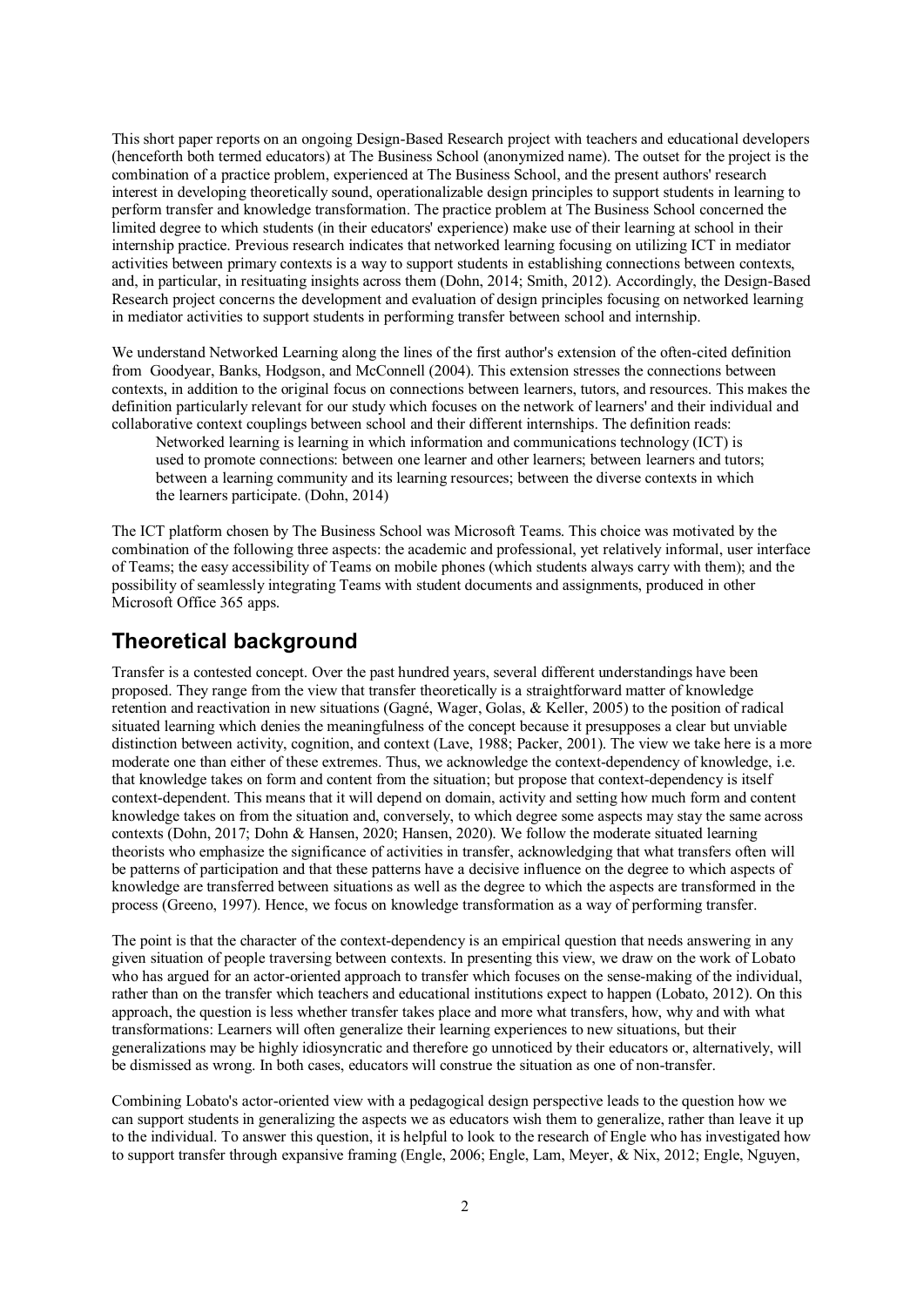& Mendelson, 2011). Framing here refers to the way a given situation is characterized as relevant by the teacher. Expansive framing links current activities to future contexts of use. Bonded framing, in contrast, anchors the relevance of activities (only) in the current situation. Engle's studies indicate that expansive framing helps students to link learning activities across situations and to perform transfer of knowledge from the situation in which expansive framing took place to future situations. With expansive framing explicating specific details of e.g. content relevance in future situations, educators can support students in performing desired, rather than idiosyncratic, transfer (or none at all) and transformation of knowledge. In Lobato's terms, the expansive framing serves as "focusing phenomena", helping students "notice" the possibility of generalizing beyond the current situation.

However, both Lobato and Engle have focused their research at a micro-level and looked at transfer between, respectively, specific mathematics problems (Lobato) and lessons in a course spanning a few weeks (Engle). Their studies are valuable as they indicate elements which potentially are supportive of transfer beyond the microlevel (expansive framing and focusing phenomena). Nonetheless, their studies need to be supplemented to address the broader question of how to design for transfer and transformation across different life settings such as school and professional practice. Elsewhere, the first author has argued for the importance of anchoring learning activities in the primary contexts of the learners, i.e. in the contexts which matter to them as persons, because learners draw on the tacit knowledge perspectives, which they have from such contexts, in making sense of other situations: The tacit knowledge provides meaning and grounding to words and actions in the new situations. Here, networked learning is most adequately used as mediator activities between primary contexts, rather than as designated online communities intended to be primary contexts of their own. In the case of The Business School students, the internship work practices of the students can reasonably be expected to be primary contexts for (most of) them, as they constitute the type of authentic work practices that they are aiming to become participants in. This consideration concurs with the experience of The Business School educators. Coupling this consideration with Lobato's and Engle's insights, it is significant to frame learning activities at school as relevant for the internship work practices to help students make significant-rich sense of their learning at school (i.e. help them 'fill out' the theories and ideas presented at school with the experiential knowledge of their internship). This, on the other hand, will, all things equal, also support them in transforming knowledge from school back into the internship, as connections of meaningfulness and relevance have already been established.

These ideas have been further developed in Dohn, Hansen, and Goodyear (2020). Here, a set of basic design principles are developed for learning designs which aim to support students in performing knowledge transformation. Following Beach (2003), a distinction is made between four different transition forms, and design principles are discussed for each of the forms. In The Business School case, the students are performing collateral transitions, i.e. they traverse between the contexts in question (school and internship) several times over the course of their education. For this type of transition, there is a need for anchoring school learning in actual tasks in work practice; for both school and work practice to frame the learning in the other setting as relevant for learning in the present setting; and for assessment to prioritize the work practice perspective, ideally by being performed by workplace and school in collaboration.

A final point of inspiration comes from the networked learning literature, in particular the focus on how a learning community, and the collaboration and negotiation with peers, can support learners in developing nuanced perspectives on the subject matter (Dohn, Cranmer, Sime, Ryberg, & De Laat, 2018; Goodyear et al., 2004; McConnell, Hodgson, & Dirckinck-Holmfeld, 2012). As the traversing between contexts may be stressful for individual students, both theoretically and personally, the support of a learning community is highly significant, both as a trusted base for exploration and as a network with which to investigate different ways of transforming knowledge in context coupling and boundary crossing.

# **Rationale and setup of the design-based research study**

Design-based Research is a methodology which combines development of educational practice with the investigation of research questions (Amiel & Reeves, 2008; Van den Akker, 1999). Typically, the outset is a practice problem, i.e. a problem identified in practice by teachers or educational developers. In collaboration with researchers, the teachers or educational developers will develop a learning design which aims to address the problem. When the design is then subsequently realized in practice, it both allows testing the viability of the design and opens the possibility for investigating a related research question. The research question can e.g. concern design principles for this type of design; theoretical aspects of learning and cognition; or system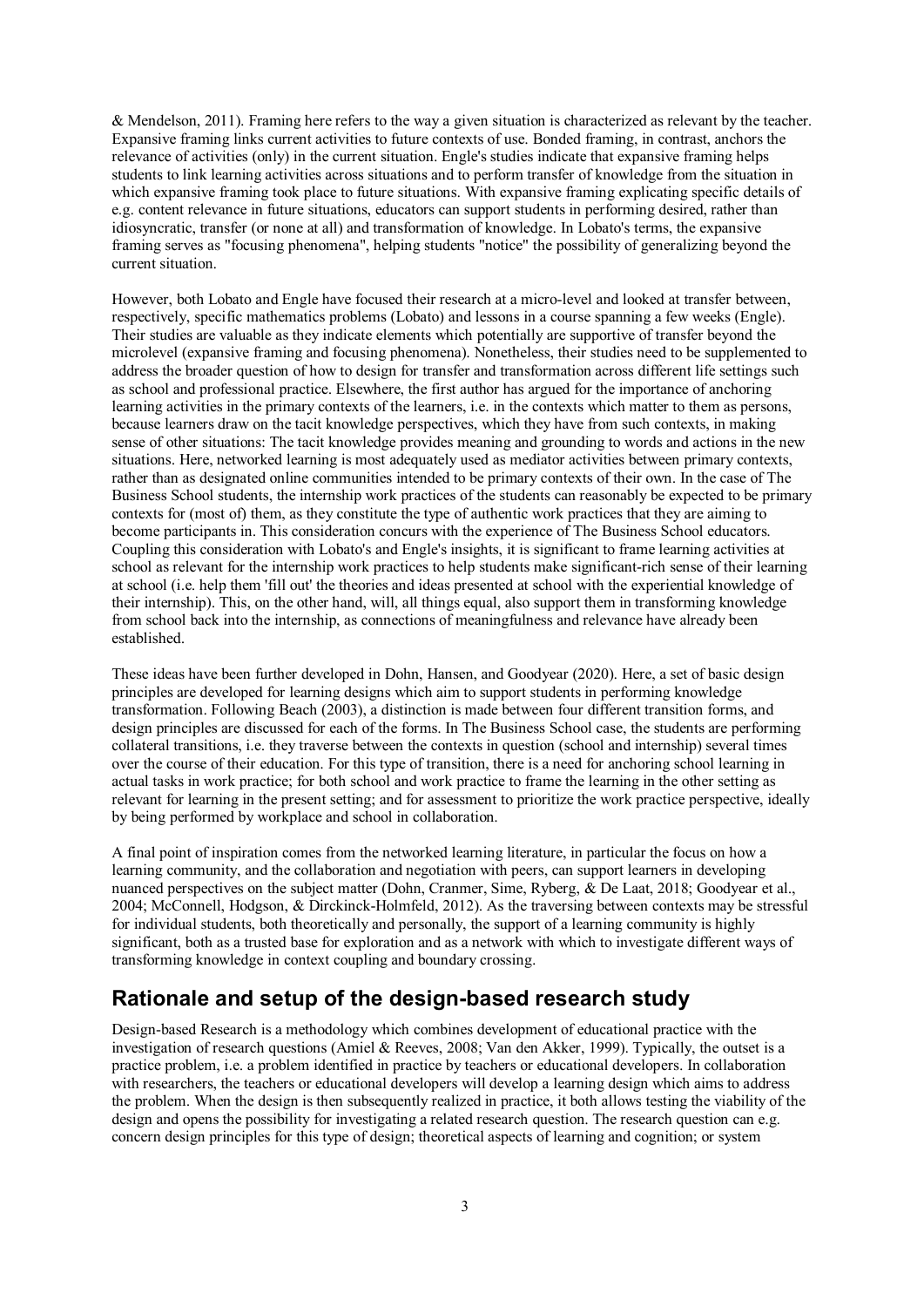features of classroom interaction made visible by student reactions to the design (Cobb, Confrey, diSessa, Lehrer, & Schauble, 2003; Kali, Levin-Peled, & Dori, 2009).

#### **The practice problem identified by The Business School**

This design-based research study takes its outset in the practice problem experienced at The Business School. As indicated, the practice problem concerned the limited degree to which students make use of their learning at school in their internship practice. At The Business School, a typical educational programme is structured in the following way: the students spend two weeks on theoretical education at school, followed by a two-to-three months period of working in their internships. This means that the students spend most of their time working and doing practical training. In The Business School educators' experience, many of the students do not see the point in spending time at school and do not find the theoretical education relevant as compared to the practical experience they get from working in their internships.

In 2018, The Business School decided on a three-year digitalisation strategy which included a requirement that the school must be in contact with each student before, during and after their school attendance. To meet this requirement and as an attempt to support transfer through ICT-mediated learning, The Business School chose the ICT platform Microsoft Teams. Teams is a part of the Microsoft Office 365 suite, which the school already uses. It is the fastest growing application in Microsoft's historywith more than 329.000 organisations worldwide today using Teams as a platform for teamwork, where people can exchange and generate ideas in an online community (Markezich, 2018). Teams has replaced the Office 365 Education, and offers services aimed at education, including assignments and quiz distribution. Originally conceived as a competitor to Slack and offering comparable functionality, Teams integrates with a range of Microsoft platforms. The growing adoption of adds to the relevance of Teams as a communicative platform for The Business School, as the students may be expected to enter companies utilizing it after they graduate.

Teams was introduced at The Business School in early 2019, but without an articulated strategy for use and students and educators got no thorough guidelines on how to use it. In mid-2019, a more detailed introduction was provided, and the students were told no longer to use Facebook or e-mail to communicate with educators or other students, with regards to academic or educational matters.

#### **Pilot study**

For The Business School educators, the aim of using Teams is to have a platform, where students and educators easily can stay in contact with each other and students can learn from one another. Also, students - especially during internship periods - can be asked to carry out academic and theoretical assignments to support them in thinking in theoretical and academic ways while being away from school. The idea is that this will facilitate their drawing of educationally relevant connections between school practice and internship practice. To help realize this idea, The Business School educators initiated the collaboration with the present authors (as researchers) to create a learning design aimed at supporting connection-drawing with Teams, since neither educators, nor students had managed to use Teams as a way to support transfer. Through several workshops and interviews with The Business School educators, we learned that Teams had not been used to the extent that they wanted, and that they had found it challenging to use Teams, since it was an unknown platform to them. We also learned that they did not know how to motivate the students to use Teams, but that they had high hopes for the future use of Teams and that they thought the platform had great potential.

To find out why the students didn't use Teams as much as the educators had wished for, we first conducted a pilot study in a class where the educator had taken an inductive, exploratory approach to Teams, trying out different prompts (e.g. "I have seen that there isn't much dialogue in here, why is that?") and tasks (related to schoolwork and internship) to engage students on the platform, without following specific design principles or guidelines. Five students were selected for interview on information-based criteria to maximize variation (Flyvbjerg, 2006). More specifically, they were selected based on their degree of participation in class (at school) and on Teams (during internship). All four participation possibilities were represented, with two students representing the possibility of high degree of participation in both settings. All five students received a list of questions through e-mail, concerning their use of Teams. Four out of five students replied, with short but informative statements. The statements allowed thematizing some general observations:

- The primary users of Teams were the educators
- The use of Teams was widely considered to be a less attractive alternative to dominant social media platforms, and consequently displaced by those
- The students were unsure of how to use Teams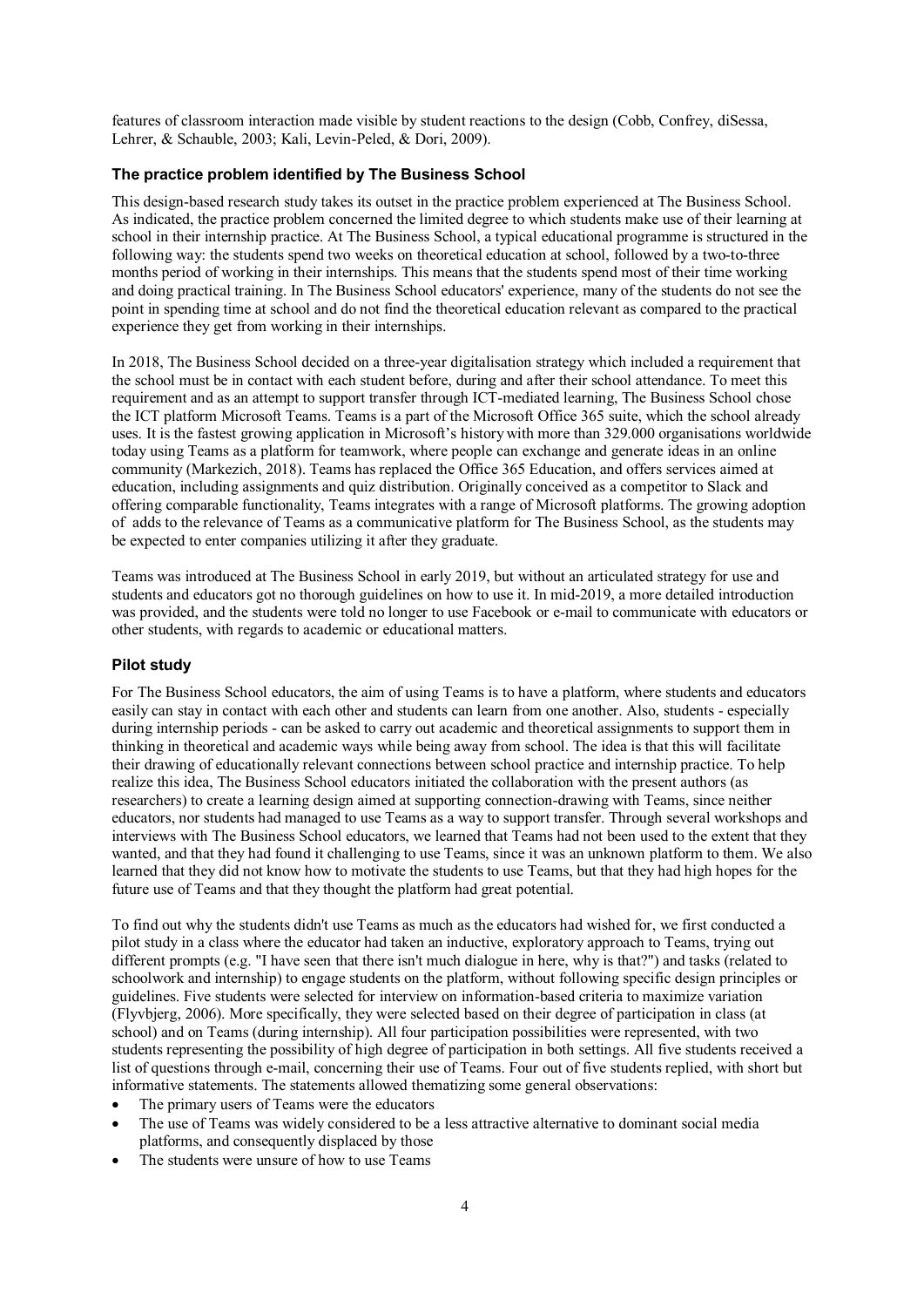- The students were hardly motivated to use it
- The format of the communication taking place on Teams had been very much characterized as one-on-one communication, mainly between educator and individual students.

The e-mail interviews also indicated that the students actually do think that they can use what they learn in school, during internship. This contrasts with the beliefs of the educators (cf. above).

#### **Preliminary design principles and research question**

Following the results of the pilot study, a set of design principles has been developed in collaboration with The Business School educators. The design principles are informed by transfer theory; studies of design for transfer and knowledge transformation; and research in networked learning (cf. section above). They centre on the educators' wish to increase student perception of relevance for their internship practice of the theoretical and academic perspectives learned at school, i.e. of establishing connections between school and internship. And they draw on the results of the pilot study which show the need for explicit guidelines and support in how to use Teams, as relevant use does not happen 'of itself', neither from educator side nor from students'. These considerations led to the following design principles:

- Anchor Teams communication in the internship organisation's actual tasks, so that the communication on Teams seems relevant for students and the organisation as well (a concretization of a design principle in Dohn et al. (2020) (cf. above), based on the educators' wish to increase perception of relevance)
- At the school, initiate the formation of habits of the kinds of communication that you want students to use during internship (an implication of the thesis from moderate situated learning theory that what transfers between contexts are often patterns of participation, coupled with the pilot study result that students need explicit support in how to use Teams)
- Exploit the Teams functionalities that allow for a number of distinct networking possibilities: In addition to private one-to-one communications between educator and student and student-to-student, a more grouporiented communication on Teams (many-to-many) should be facilitated (an implication of the networked learning thesis is that a learning community is supportive theoretically and personally, when investigating different ways of transforming knowledge in context coupling and boundary crossing, coupled with the educator wish for students to learn from one another).

In sum, the learning design developed to address the practice problem identified at The Business School focuses on supporting students in connecting between school and internship through engaging with each other and the educator on the Teams platform. This allows us to investigate the following overall research question

• How can Teams-mediated networked learning support students at The Business School in transfer and transforming knowledge between school and internship?

As part of investigating the overall research question, we have formulated the following sub-questions:

- What are design principles for Teams-mediated networked learning to support knowledge transformation?
- What knowledge transfers and how does it transform in Teams-mediated networked learning for The Business School students traversing between school and internship?

The three preliminary design principles developed together with The Business School are a first hypothesis for an answer to the first sub-question, to be tested in the design experiment.

#### **Setting for the design experiment**

The design principles are the outset for our ongoing design experiment, which at the time of writing is performed with one class from The Business School. Future classes will also be involved in the design experiment. The current class has been introduced to Teams and are required to use Teams actively during their school period and internship period. The class holds 16 female students, all in the age between 19 and 29, and all of them working their internship at The Women's Bodywear Retail (anonymized name). We shall observe and analyse their use of Teams, as concerns both content and communicative practices between students and between students and educator. In addition, and based on this, we shall select students to participate in a focus group interview, where they will be asked about their use of Teams. We shall conduct the same data collection with future classes to be involved in the design experiment. The aim of the design experiment is to assess whether or not the design principles work in the sense that they can be used to create connections between school practice and internship practice and thus to support transfer with Teams-mediated networked learning.

# **Concluding remarks**

In this short paper, we have presented the theoretical background and research design for a Design-based Research study on Teams-mediated networked learning to support transfer and knowledge transformation in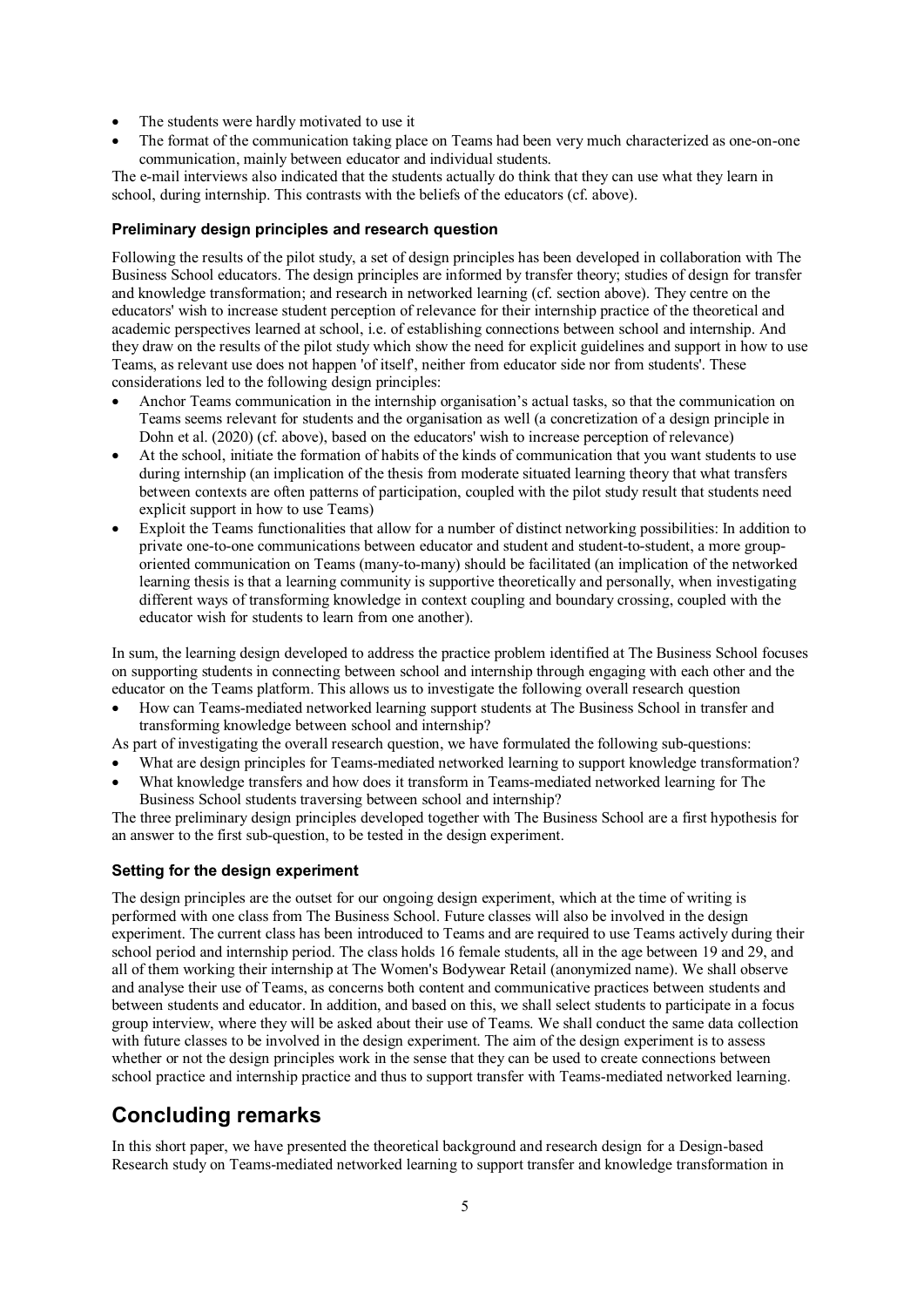students' collateral transitions between school practice and internship practice. The study is performed in collaboration with educators at The Business School who initiated the collaboration, due to their identification of a practice problem as regards students' limited use of their learning at school in their internship.

Our preliminary findings, based on theoretical considerations, previous research, and a pilot study at The Business School, have led us to hypothesize three design principles for Teams-mediated networked learning. It is our aim in our ongoing design experiment to assess the viability of these design principles, as a step in answering our broader research question concerning how to support students' transfer and knowledge transformation.

### **References**

- Amiel, T., & Reeves, T. C. (2008). Design-based research and educational technology: Rethinking technology and the research agenda. Educational Technology & Society, 11(4), 29-40.
- Dohn, N. B., & Hansen, S. B. (2020). Context framework for analyzing situated knowledge transformation. In N. B. Dohn, S. B. Hansen, & J. J. Hansen (Eds.), Designing for Situated Knowledge Transformation (pp. 59- 74). Abingdon: Routledge.
- Beach, K. (2003). Consequential transitions: A developmental view of knowledge propagation through social organizations. In T. Tuomi-Grohn & Y. Engeström (Eds.), Between school and work: New perspectives on transfer and boundary-crossing (pp. 39-62). Oxford: Elsevier Science Ltd.
- Cobb, P. (1994). Where is the mind? Constructivist and sociocultural perspectives on mathematical development. Educational researcher, 23(7), 13-20.
- Dohn, N. B. (2014). Implications for networked learning of the 'practice' side of social practice theories a tacit-knowledge perspective. In V. Hodgson, M. de Laat, D. McConnell, & T. Ryberg (Eds.), The design, experience and practice of networked learning (pp. 29-49). Dordrecht: Springer.
- Dohn, N. B. (2017). Epistemological concerns querying the learning field from a philosophical point of view. (Professorial Thesis (dr.phil.)), University of Southern Denmark, Retrieved from<http://dohn.sdu.dk/>
- Dohn, N. B., Hansen, J. J., & Goodyear, P. (2020). Basic design principles for learning designs to support knowledge transformation. In N. B. Dohn, S. B. Hansen, & J. J. Hansen (Eds.), Designing for situated knowledge transformation. Abingdon: Routledge, 160-179.
- Dohn, N. B., Sime, J.-A., Cranmer, S., Ryberg, T., & De Laat, M. (2018). Reflections and Challenges in Networked Learning. In N. B. Dohn, S. Cranmer, J.-A. Sime, T. Ryberg, & M. De Laat (Eds.), Networked Learning: Reflections and Challenges (pp. 187-212). Cham: Springer.
- Engle, R. A. (2006). Framing Interactions to Foster Generative Learning: A Situative Explanation of Transfer in a Community of Learners Classroom. Journal of the Learning Sciences, 15(4), 451-498. doi:10.1207/s15327809jls1504\_2
- Engle, R. A., Lam, D. P., Meyer, X. S., & Nix, S. E. (2012). How Does Expansive Framing Promote Transfer? Several Proposed Explanations and a Research Agenda for Investigating Them. Educational Psychologist, 47(3), 215-231. doi:10.1080/00461520.2012.695678
- Engle, R. A., Nguyen, P. D., & Mendelson, A. (2011). The influence of framing on transfer: initial evidence from a tutoring experiment. Instructional Science, 39(5), 603-628. doi:10.1007/s11251-010-9145-2
- Flyvbjerg, B. (2006). Five Misunderstandings About Case-Study Research. Qualitative Inquiry, 12(2), 219-245.
- Gagné, R. M., Wager, W. W., Golas, K. C., & Keller, J. M. (2005). Principles of instructional design (5. ed.). Belmont, CA: Thomson/Wadsworth.
- Goodyear, P., Banks, S., Hodgson, V., & McConnell, D. (Eds.). (2004). Advances in Research on Networked Learning. Dordrecht: Kluwer Academic.
- Greeno, J. G. (1997). On claims that answer the wrong questions. Educational researcher, 26(1), 5-17.
- Hansen, S. B. (2020). Rereading Jean Lave 30 years on: Analogy and transfer-in-pieces. Nordic Studies in Education 40 (1), 1-18.
- Jarvis, P. (2007). Globalization, lifelong learning and the learning society: Sociological perspectives. London: Routledge.
- Kali, Y., Levin-Peled, R., & Dori, Y. J. (2009). The role of design-principles in designing courses that promote collaborative learning in higher-education. Computers in human behavior, 25(5), 1067-1078.
- Lave, J. (1988). Cognition in Practice Mind, Mathematics and Culture in Everyday Life. Cambridge: Cambridge University Press.
- Lobato, J. (2012). The Actor-Oriented Transfer Perspective and Its Contributions to Educational Research and Practice. Educational Psychologist, 47(3), 232-247. doi:10.1080/00461520.2012.693353